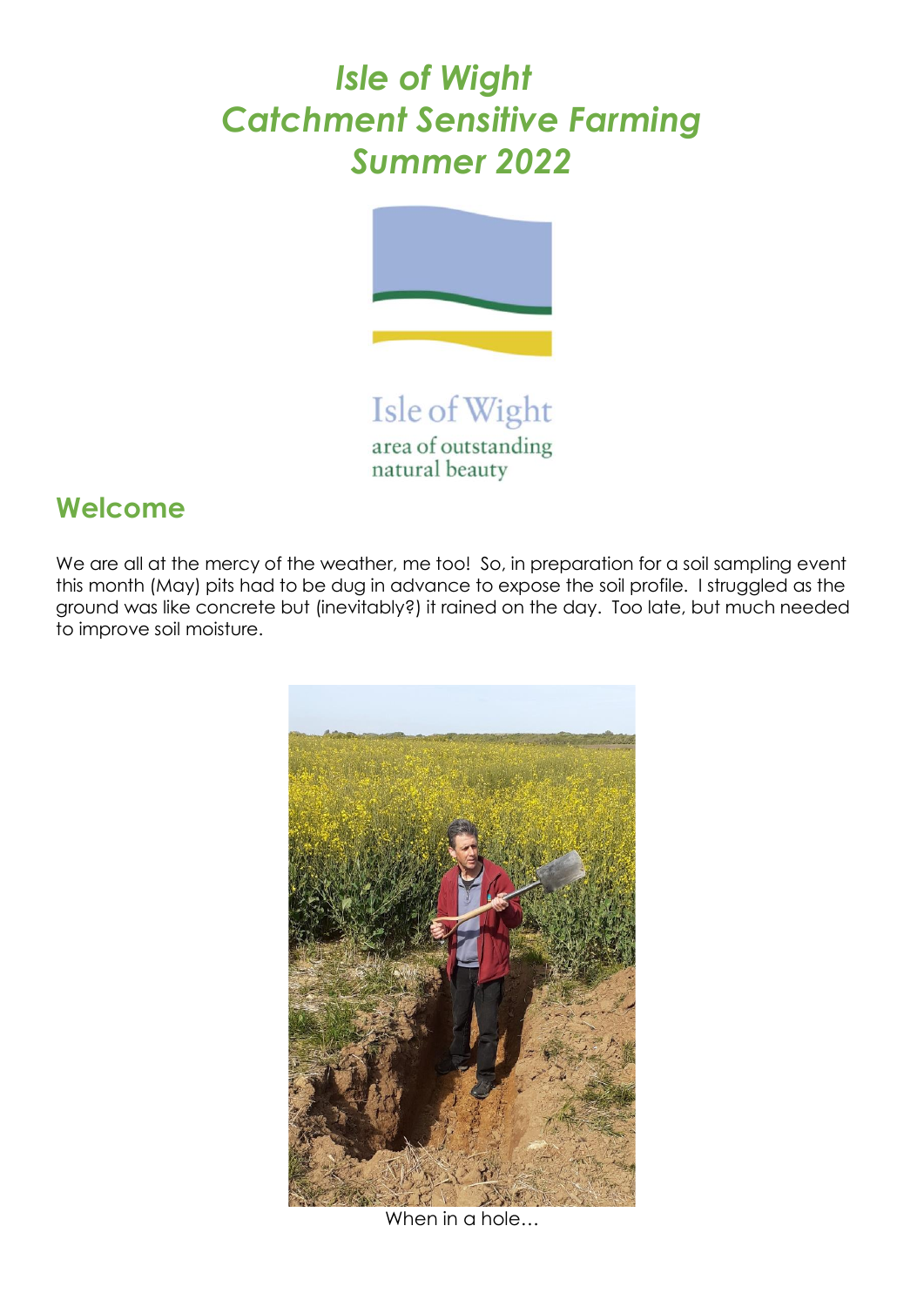The event was led by Ian Robertson of **Sustainable Soil Management** and four farms were visited on the day with the results of an autumn soil sampling discussed. The samples were not assessed for the usual minimal range of components. Instead, there is detailed information to provide soil and foliar management recommendations and the state of organic matter and organic carbon. An analysis of Calcium, Magnesium, Potassium, Sodium etc. will tell you if these elements are in deficit and what are the amounts in the soil reserves. The quantities of trace elements are determined and compared against the recommended ranges. All this chemistry is fine, but it needs interpretation and that is one of Ian's strengths. Without a clear understanding of how these various elements interact and what action is needed to boost crop production, inputs can be somewhat hit and miss or just a waste of money. Advice on inputs from any source can of course be swayed if there's a sale and commission connected to those recommendations!

Along with chemistry there's soil structure to consider but of course the two are linked irrespective of how the soil Is treated by cultivations etc. The third key component of soil is biology. A measure of the bacteria, fungi and protozoa can be indicated by the presence of phospholipid fatty acids. At all four farms a PFLA test was completed revealing the microbial biomass and the variation in ratios of fungi to bacteria, and gram +ve to gram-ve bacteria. A measure of PLFA diversity for example, as determined by the test, can indicate the stability and resilience of soil. Disturbance, lack of diverse input from food sources and an intensive crop rotation can decrease diversity. But what one might ask is the point of knowing the measure of protozoa on your soil? These single cell micro-organisms make nutrients available to the plant by "grazing" on other microorganisms (mainly bacteria). If your soil is short of protozoa your crop is less able to thrive.

What is the message of the soil event? Firstly, detailed soil sampling is a wise investment. It can save a fortune by knowing what is required to maximise production. This doesn't necessarily mean what inputs are required. It could be, as we found at some farms on the day, that inorganic fertiliser is not required but mechanical aeration of pasture is the answer. Secondly, be sure to differentiate recommendations from those analysing soil and those analysing soil and selling something. Apologies if that's not too obvious. Thirdly, do not overlook soil biology it's critical to the long-term ability of your farm to grow food. Every farm should have soil health as its number one consideration. Crops need healthy soil not 'dirt'- there is a difference. Also, bear in mind that under the **Farming rules for Water** there is a requirement to...

#### *..demonstrate that they* (landowners) *have planned applications of organic manure or inorganic fertiliser. This includes for example, a nutrient management plan or other written plan.*

and…

*…show an assessment of the crop nutrient requirement for each cultivated land parcel that should be informed by,* (for example*), …results of soil sampling and analysis.*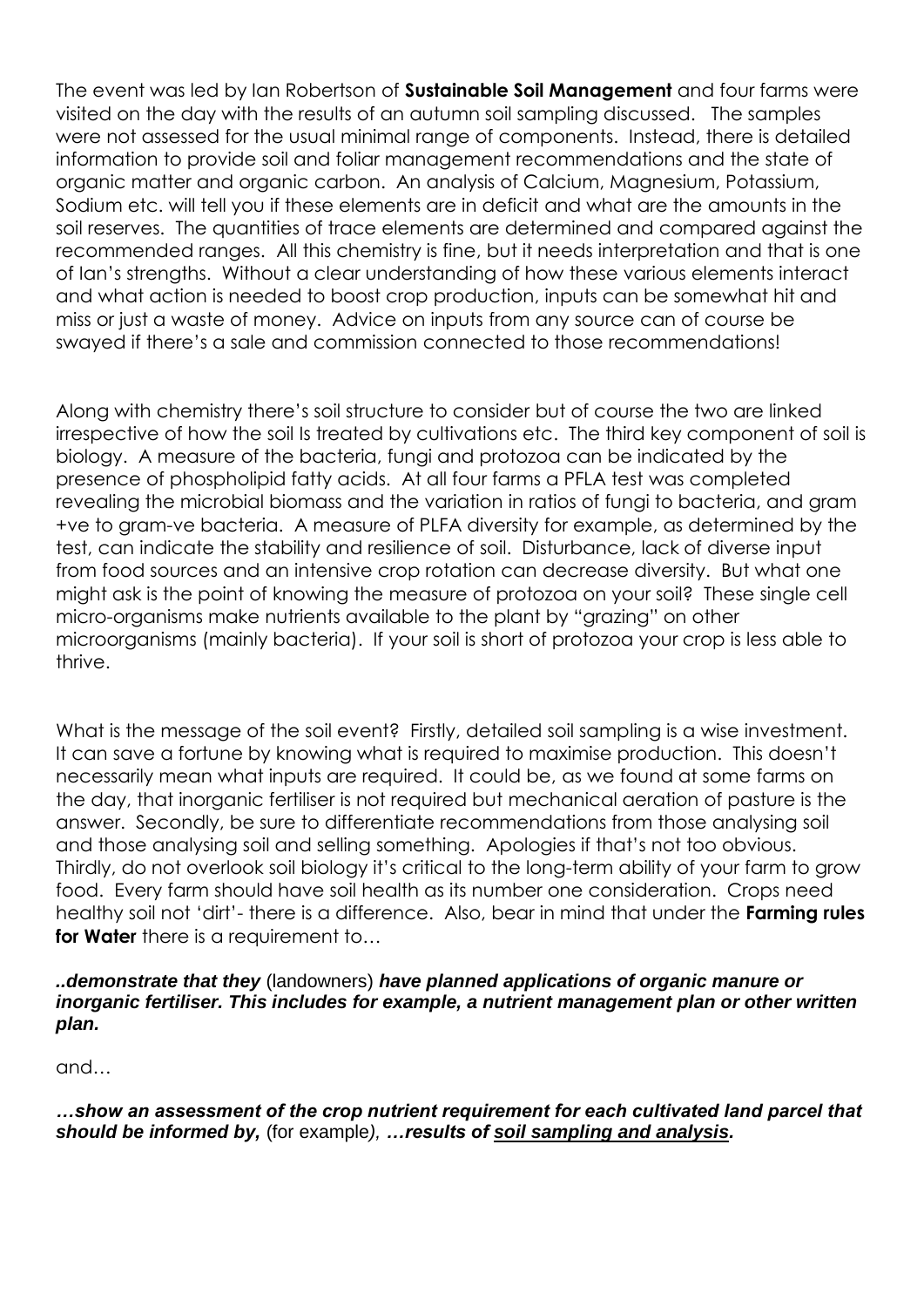### **Slurry**

Government support for the management of slurry is expected to be announced in the autumn but, what are the problems with the current storage and uses?

When managed effectively it's a valuable organic manure but has the potential to cause serious pollution to air (through ammonia, methane and nitrous oxide emissions), water (nitrate and phosphorus loss to rivers and waterways) and soil health.

It's unfortunate that there has been historic under-investment in slurry systems and the regulations have not always been followed to the letter. Where the valuable nutrients from slurry are 'lost' to the environment that's an avoidable waste of resources and not good for Island rivers and wetlands.

To date, Defra have offered help to manage slurry:

- **Slurry equipment:** the first round of the [Farming Equipment and Technology Fund](https://www.gov.uk/guidance/farming-investment-fund#farming-equipment-and-technology-fund) (the small grants part of the Farming Investment Fund) offered funding for the best available slurry techniques, including separators and low-emission spreaders.
- **Slurry acidification:** In January 2022 there was a new offer for slurry acidification projects, under the [Improving Farm Productivity strand of the Farming](https://www.gov.uk/guidance/farming-transformation-fund-improving-farm-productivity-grant)  [Transformation Fund.](https://www.gov.uk/guidance/farming-transformation-fund-improving-farm-productivity-grant)

In autumn 2022 it seems probable that the grants will focus on storage but we await that announcement form Defra.

## **Free Expert Advice**

Via your Catchment Sensitive Farming Officer Island farmers can benefit from a completely free range of advisory visit by ADAS. Reports by these external consultants are owned by the farm and are entirely confidential. They can cover anything from an assessment of the farm infrastructure through to slurry/manure sampling and analysis and, soil & nutrient management planning. These are just examples from a list of around 30 consultancy visits.

**Farming in Protected Landscapes** - This grant scheme, administered by the Island's Area of Outstanding Natural Beauty (AONB), is continuing to roll out funding for a wide range of farm-based projects. Funding will continue in 2022/23 and the next financial year. A high uptake will confirm to Defra that farmers are keen to support environmental management across the Island's landscape.

See…

<https://www.wightaonb.org.uk/farming-in-protected-landscapes/>

…where the application form can be completed or printed for posting to the AONB.